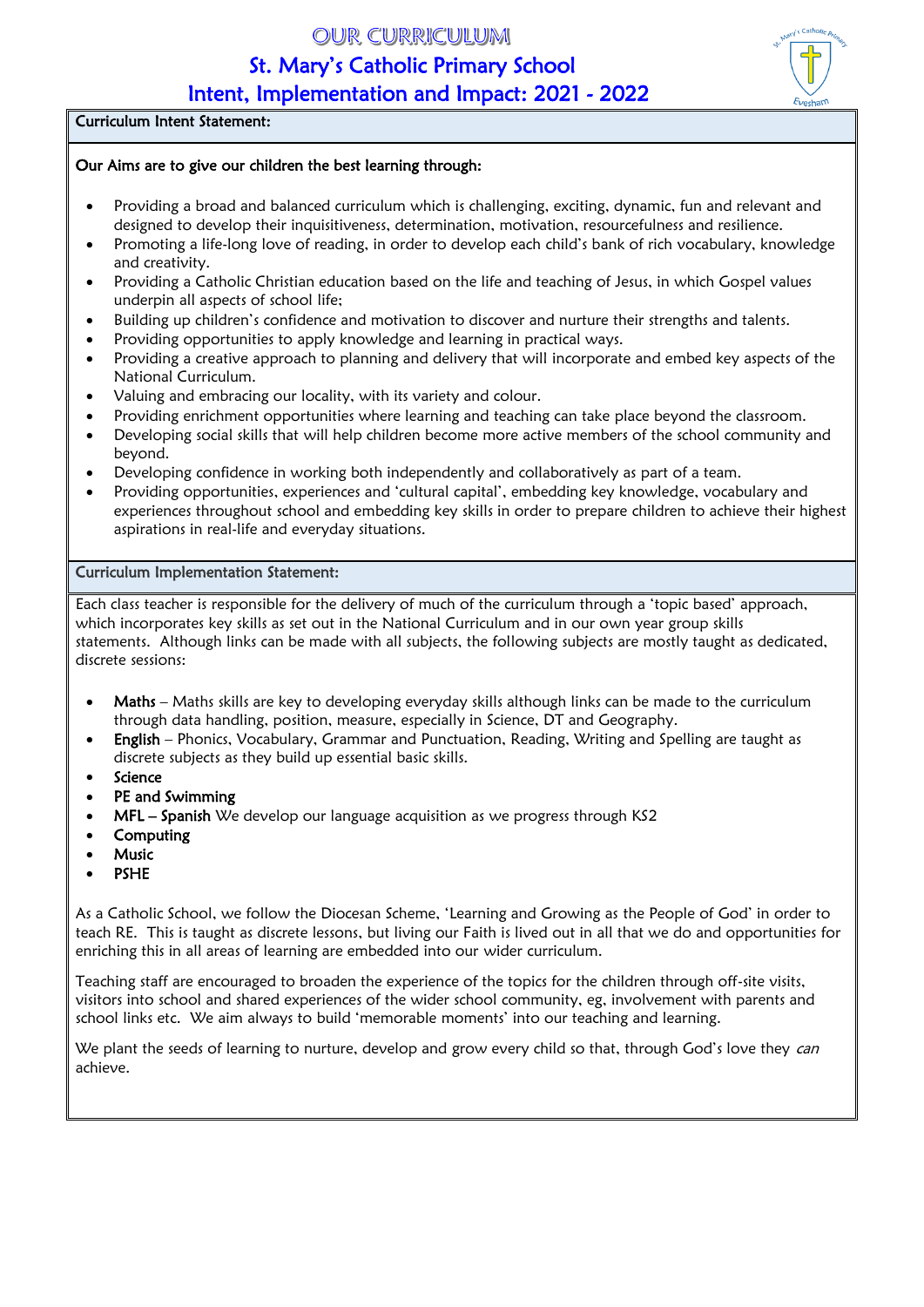# OUR CURRICULUM OFFER

| What is the body of knowledge and skills which will form the extent of the curriculum? |                              |                                                                                                                                                                                                         |                                                   |                                                                                                                                    |                                                   |                                                                                                                                                             |                           |
|----------------------------------------------------------------------------------------|------------------------------|---------------------------------------------------------------------------------------------------------------------------------------------------------------------------------------------------------|---------------------------------------------------|------------------------------------------------------------------------------------------------------------------------------------|---------------------------------------------------|-------------------------------------------------------------------------------------------------------------------------------------------------------------|---------------------------|
| <b>English and Maths</b><br>Knowledge & skills                                         |                              | Subject specific<br>knowledge and wider<br>Curriculum skills                                                                                                                                            |                                                   | Personal skills                                                                                                                    |                                                   | <b>Values</b>                                                                                                                                               |                           |
| <b>Content: National</b><br>Curriculum/EYFS Curriculum                                 |                              | <b>Content: National</b><br>Curriculum/EYFS<br>Curriculum                                                                                                                                               |                                                   | Taught throughout the curriculum and reinforced by all staff:<br>Catholic Values; also Diocesan Virtues and Values (Pupil Profile) |                                                   |                                                                                                                                                             |                           |
| Reading/<br>Phonics                                                                    | Number                       | Religious Education                                                                                                                                                                                     |                                                   | Leadership                                                                                                                         | Resilience/<br>perseverance                       | Tolerance                                                                                                                                                   | Honesty                   |
| Writing                                                                                | Calculation/<br>Algebra      | Science                                                                                                                                                                                                 | Music                                             | Self-reliance                                                                                                                      | Team work                                         | Generosity                                                                                                                                                  | Self-respect              |
| SPaG                                                                                   | Reasoning                    |                                                                                                                                                                                                         | History and Geography,<br>including local studies | Independence                                                                                                                       | Pride                                             | Self-worth                                                                                                                                                  | Joy                       |
| Presentation of<br>Work                                                                | Data Handling/<br>Statistics | <b>MFL</b><br>(Spanish)                                                                                                                                                                                 | Computing                                         | e-safety, personal<br>safety and health                                                                                            | Awareness of<br>self and others                   | Charity                                                                                                                                                     | Respect for<br>Others and |
| Handwriting                                                                            | Fractions.<br>Decimals and   | PE                                                                                                                                                                                                      | PSHE (Ten<br>Ten)                                 | Thinking skills                                                                                                                    | Commitment                                        | Courage                                                                                                                                                     | Oneself                   |
| Listening and<br>Attention                                                             | Percentages                  | Art/<br>Design                                                                                                                                                                                          | Design and<br>Technology                          | Developing a variety of learning styles                                                                                            |                                                   | Taught through the wider                                                                                                                                    | <b>British values</b>     |
| Speaking with<br>Confidence                                                            | Geometry                     | Focus on Our Lady,<br>especially during May<br>and October:<br>Collective Worship;<br>focus on the Liturgical<br>Calendar                                                                               |                                                   | Intrinsic to the wider curriculum                                                                                                  | curriculum; School Rights and<br>Responsibilities |                                                                                                                                                             |                           |
| and Purpose                                                                            | Measurement                  |                                                                                                                                                                                                         |                                                   | Pupil Leadership Roles: School<br>Council, Prayer Leaders, Eco Council,<br>Play Leaders                                            |                                                   | British Values promoted<br>through discrete teaching and<br>learning, but also through our<br>wider curriculum, for<br>example, topic work, PSHE<br>and RE. |                           |
| <b>Extra-Curricular Provision</b>                                                      |                              | Clubs and activities, Educational trips and visits, residential visits, workshops, themed weeks,<br>Cluster and MAC sports events and activities                                                        |                                                   |                                                                                                                                    |                                                   |                                                                                                                                                             |                           |
| <b>Enrichment</b>                                                                      |                              | E.g. Young Voices, MAC and cluster events, themed weeks (with PTFA support), Educational<br>trips and visits<br>The importance of our outdoor environment for teaching, learning and overall wellbeing. |                                                   |                                                                                                                                    |                                                   |                                                                                                                                                             |                           |

| How will the curriculum be designed, organised and delivered?                                                                                               |                                                                                                                                                                                                        |                                                                                                                                                    |                                                                                                                |  |  |
|-------------------------------------------------------------------------------------------------------------------------------------------------------------|--------------------------------------------------------------------------------------------------------------------------------------------------------------------------------------------------------|----------------------------------------------------------------------------------------------------------------------------------------------------|----------------------------------------------------------------------------------------------------------------|--|--|
| Subject Expertise                                                                                                                                           | <b>Thematic learning</b>                                                                                                                                                                               | National Curriculum coverage                                                                                                                       | Skills and knowledge                                                                                           |  |  |
| All class teachers responsible for<br>teaching all subjects, with some<br>specialisms used for PPA cover<br>teaching, e.g. RE, PE, Music, Art<br>and Design | RE, English, Maths, Science,<br>PE, MFL, computing,<br>Art/DT, humanities, music<br>taught discretely, but also<br>within themed curriculum.<br>Subject specific skills are<br>also taught discretely. | Half termly monitoring of<br>timetables, ensuring full, balanced<br>curriculum coverage; blocking<br>work; themed weeks/days,<br>external visitors | Skills and knowledge teaching<br>are built into our curriculum.<br>through day to day teaching<br>and learning |  |  |
|                                                                                                                                                             |                                                                                                                                                                                                        |                                                                                                                                                    |                                                                                                                |  |  |

#### What is the timetable going to look like?

10% of taught time is allocated to RE; 2 hours to PE (both subjects taught in 2 lessons of equal length), commitment to teaching English and Maths daily, and in a cross-curricular way, some 'blocking' of other subjects, to ensure optimum learning opportunities across each term, including through themed days/weeks. Flexibility built-in to allow for sporting and other opportunities.

| How will we ensure curriculum and skills progression? |                       |                                                  |                                        |  |  |
|-------------------------------------------------------|-----------------------|--------------------------------------------------|----------------------------------------|--|--|
| Progression of age-                                   | <b>Progression of</b> | Personal skills developed by role models &       | Values - taught & developed            |  |  |
| appropriate skills in English                         | non-core Subject      | expectations                                     | through wider curriculum               |  |  |
| and Maths                                             | <b>Skills</b>         |                                                  |                                        |  |  |
| Children are taught key age                           | These are taught      | Resilience/Perseverance                          | Catholic values (taught                |  |  |
| appropriate skills to help                            | through the wider     | Commitment/independence                          | through RE, collective                 |  |  |
| equip them for the                                    | curriculum; skills    | Collaboration/Team work $-$                      | worship), Mass, Gospel                 |  |  |
| following year $-$ non-                               | audits carried out    | Study of key characters in History, Science etc. | values and virtues, charitable         |  |  |
| negotiables.                                          | as part of            | taught through our curriculum                    | fundraising, British values            |  |  |
|                                                       | curriculum            | Current events through year                      | taught through PSHE,                   |  |  |
|                                                       | monitoring/pupil      | Mixed ability grouping/working collaboratively   | assembly, and thematic units.          |  |  |
|                                                       | interviewing          | Sporting competitions, challenges, matches and   | To Live as Jesus Taught Us             |  |  |
| Reinforcement/consolidation through revisiting        |                       | tournaments, Y6-YR Buddy system                  | Certificate, End of year               |  |  |
| key skills throughout the year                        |                       | Parent help encouraged for visits, activities    | awards for Year 6 eg<br>responsibility |  |  |
|                                                       |                       | St. Mary's Houses: pupil leadership, working     |                                        |  |  |
|                                                       |                       | collaboratively for their Houses                 |                                        |  |  |